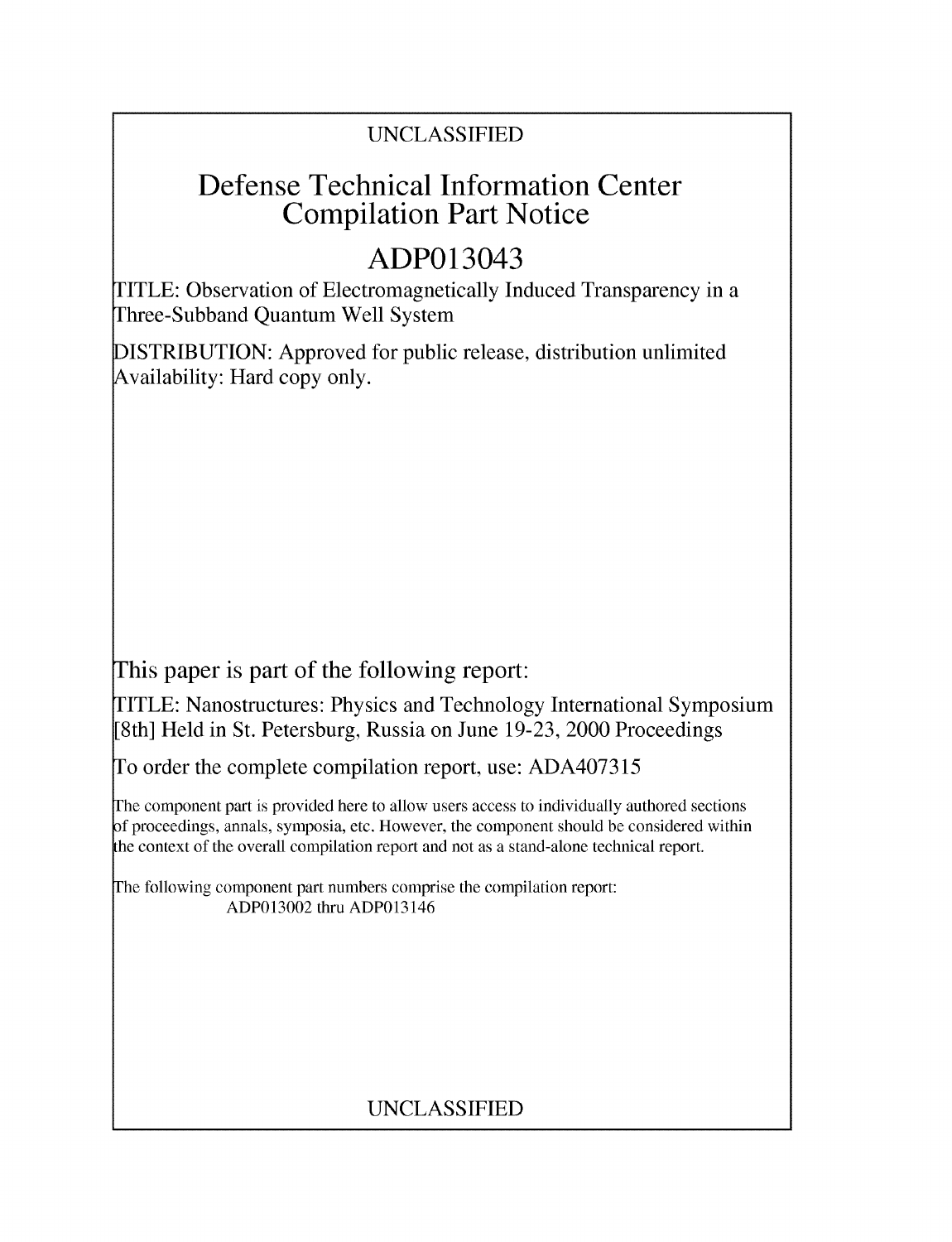### Observation of electromagnetically induced transparency in a three-subband quantum well system

*K. L. Vodopyanovt,* **G.** B. Serapiglia, E. Paspalakis, C. Sirtorit and C. C. Phillips Blackett Laboratory, Imperial College, London, SW7 2BZ, UK **T** At present: INRAD, Inc., Northvale, NJ 07647, USA -: LCR Thomson-CSF, Domaine de Corbeville, 91404 Orsay Cedex, France

Abstract. The phenomenon of Electromagnetically Induced Transparency is demonstrated for the first in a subband quantum well system. Applying strong coupling field which is two-photonresonant with the 1-3 intersubband transition, produces dramatic change in the 1-2 intersubband absorption profile. This effect can be accounted for in terms of 1-2 and 2-3 dipoles being driven into coherence by a strong coupling field and is similar to Fano-type destructive interference of probability amplitudes.

Strong resonant optical field, applied to a 3-level atomic system, may create an ensemble of phase-coherent atoms, with interesting properties, caused primarily by the quantum interference between probability amplitudes of the atomic states. The study of such a system has led, in the last decade, to prediction and experimental demonstration of exciting (and sometimes counter-intuitive) effects, such as electromagnetically induced transparency (EIT) **[I I** and lasers without inversion (LWI) [21. The most recent examples include observation of ultraslow  $(\sim 10^{-7}$  s) propagation of light in a Bose-condensed atom system [3].

To our knowledge, observations of **EIT** have so far been restricted to comparatively sharp transitions in atomic vapours **[11.** In these experiments, the condition that the Rabi frequency,  $\Omega = \mu E/\hbar$ , (where  $\mu$  is a transition dipole matrix element and E is an amplitude of the coupling EM field) is greater than the linewidths is readily achieved. Although there is much theoretical interest in **EIT** and LWI in semiconductor quantum wells (QW's), the observation of coherent phenomena in these systems is complicated by their large  $(\sim 100 \text{ fs}^{-1})$  dephasing rates.

Devices based on intersubband (ISB) transitions in QW's offer a great potential for applications in lasers and nonlinear optics (NLO) because of their inherent advantages, such as large electric dipole moment, high NLO coefficients, and the possibility to engineer key microscopic properties, such as energy levels and wavefunctions, matrix elements and even decay rates [41. Gigantic NLO coefficients in asymmetric double QW's (ADQW's) can also be created, via bandgap engineering [51, and efficient optical frequency conversion can be achieved [61. However, the full potential of this system could not be realized because of the in-built resonant ISB absorption. Coherent population control in ADQW will make it possible to engineer efficient NLO devices which, by analogy with atomic systems **[71,** utilize an absorption transparency while maintaining gigantic, resonantly enhanced NLO coefficients.

**EIT** typically involves a three-level system, having two dipole-allowed transitions  $(1) \rightarrow 2$  and  $(2) \rightarrow 3$ ) and a third  $(1) \rightarrow 3$ ) dipole forbidden transition (Fig. 1). Driving this with a 'coupling field', of angular frequency ( $\omega_c$ , resonant with the ( $|2\rangle \rightarrow |3\rangle$  dipole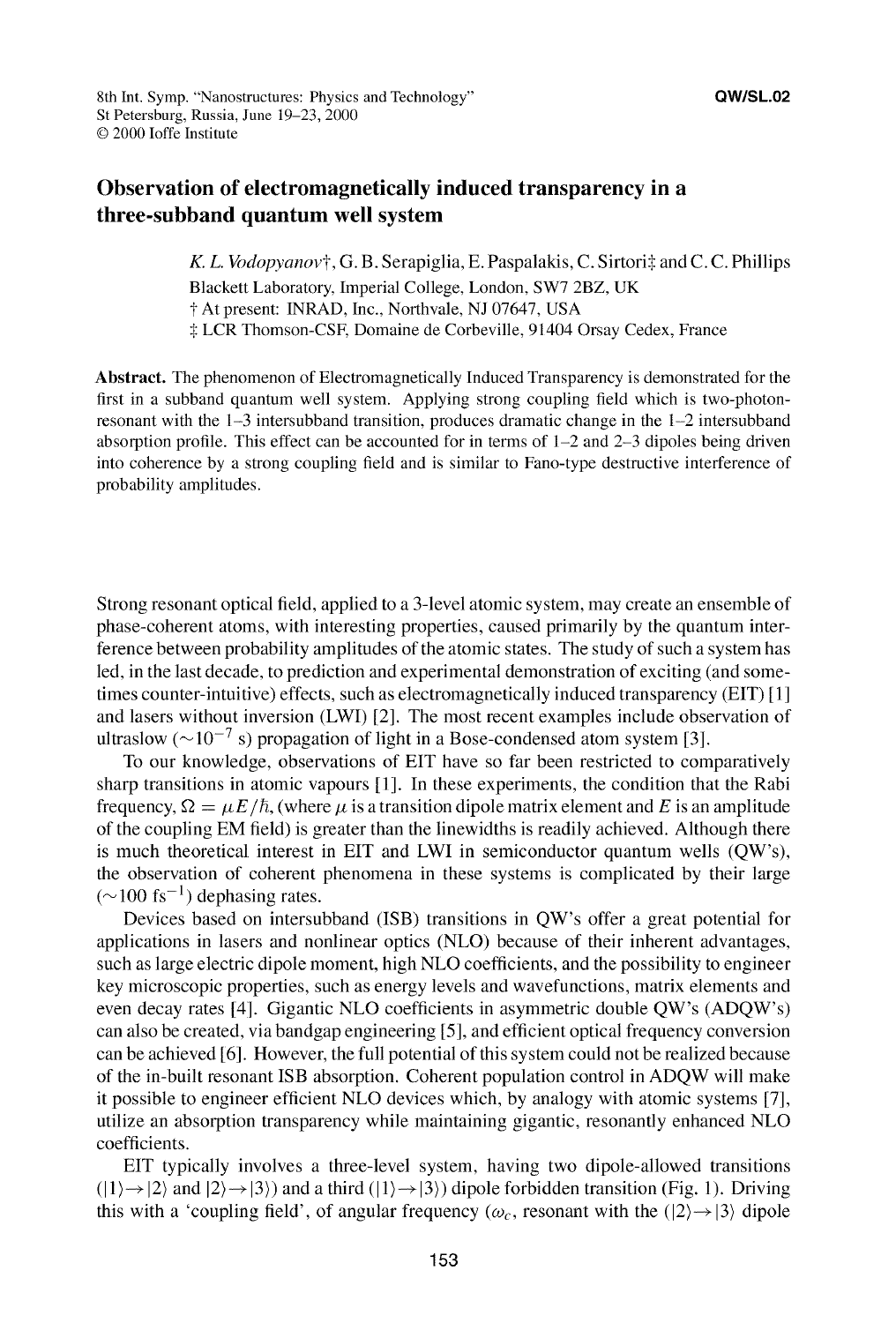

Fig. 1. Electromagnetically Induced Transparency in atoms. Driving a three-level system with a coupling field  $(\Omega_c$  resonant with the  $|2\rangle \rightarrow |3\rangle$  dipole transition (a) establishes a coherent superposition of the probability amplitudes and makes quantum interference possible, thus eliminating absorption in the  $|1\rangle \rightarrow |2\rangle$  line center (b). Here ( $\gamma_{12}$  is  $|1\rangle \rightarrow |2\rangle$  dephasing rate (inverse linewidth).



Fig. 2. (a) Transition energies in the 3-level QW structure  $(T = 30 \text{ K})$  and (b) schematic of the pump-probe mid-IR experiment.

transition establishes a coherent superposition of the probability amplitudes and makes quantum interference possible. In this case  $(|1\rangle \rightarrow |2\rangle)$  transitions occur through two coherent paths  $(1) \rightarrow |a\rangle$  and  $(1) \rightarrow |b\rangle$ , where the 'dressed states' are given by  $|a\rangle = (13\rangle - |2\rangle)/\sqrt{2}$ and  $|b\rangle = (13\rangle + |2\rangle)/\sqrt{2}$ , whose transition probability amplitudes interfere destructively and cancel the original absorption at energy difference  $E_{12}$ .

In the present work we study a three-level QW system where, according to selection rules, ISB transitions 1-2 and 2-3 are allowed and 1-3 is dipole-forbidden. The QW sample consists of forty symmetric 10 nm n-doped ( $n_s = 6 \times 10^{11}$  cm<sup>-2</sup>) In<sub>0.47</sub>Ga<sub>0.53</sub>As wells with 10 nm  $Al<sub>0.48</sub> In<sub>0.52</sub> As barriers, lattice matched to an undoped InP substrate [8].$ Transition energies (Fig. 2(a)) were  $E_{12} \sim 129$  meV and  $E_{23} \sim 160$  meV (at  $T = 30$  K) and matrix elements ( $\mu_{12} = 2.34$  nm and ( $\mu_{23} = 2.64$  nm.

A double pass 45' waveguide geometry was used to couple p-polarized light to ISB transitions (Fig. 2(b)). Independently tunable  $(\lambda \sim 6-12 \,\mu\text{m})$  synchronised coupling ( $\omega_c$ ) and probe  $(\omega_p)$  laser pulses, with similar temporal profiles (FWHM  $\sim$  70–80 ps), were generated in separate erbium-laser-pumped Optical Parametric Generators [91 based on  $ZnGeP_2$  and CdSe nonlinear crystals.

Peak intensity of the incoming mid-IR coupling field reached 20  $MW/cm<sup>2</sup>$ . Taking into account that only  $E_z$  — the component of the optical field (i.e. normal to the QW layers) couples the ISB transitions, this corresponds to the Rabi frequency  $\Omega_c = \mu_{12} E_z/\hbar \sim$ 5 meV. The coupling and the probe beams were separated by  $10^{\circ}$ ; the probe beam intensity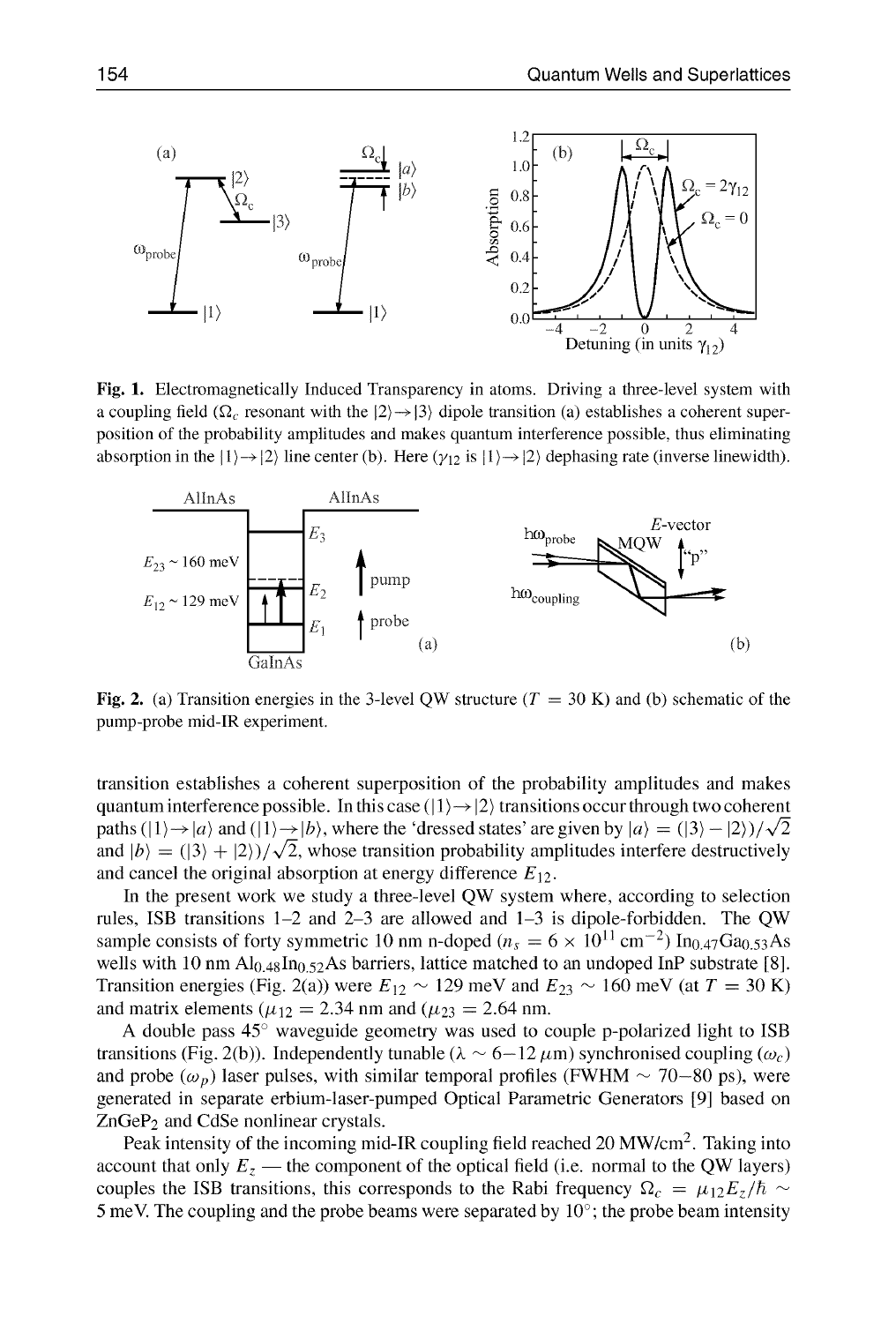

Fig. 3. Comparison between measured absorption spectra with  $\hbar\omega_c \sim E_{13}/2$  (thick line) and with,  $\hbar\omega_c = 116$  meV (light line) i.e. at an equal but opposite detuning from the  $E_{12}$  resonance. Quantum interference feature near 126 meV can be seen in the former case. Dotted line **-** linear spectrum.

was  $10^3$  times weaker than the coupling intensity, and a 300  $\mu$ m pinhole was attached to the sample facet — to assure the beam overlap. Linear 1-2 absorption spectrum at  $T = 30$  K (partly shown in Fig. 3, dotted line) was best fitted with the Lorentzian shape with FWHM  $\sim$ 5 meV. Thus the coupling Rabi frequency was of the same order as the ISB linewidth. At  $T = 30$  K, only the lowest state was populated so that the  $E_{23}$  transition was not seen and **E23** energy were measured using the induced absorption method [8].

While tuning the coupling energy to  $\hbar \omega_c = E_{12}$  produced almost complete saturation of the  $E_{12}$  absorption line, the most interesting effect was observed when the coupling beam frequency was tuned half-way between  $E_{12}$  and  $E_{23}$  ('two-photon' 1-3 resonance,  $\hbar\omega_c \sim E_{13}/2$ ). A pronounced (67% reduction in absorption) narrow (FWHM  $\sim$ 3.6 meV) dip appears in the absorption spectrum (thick line in Fig. 3). Its spectral narrowness, the non-obvious relationship between its position (126 meV) and the coupling photon energy (144 meV), both suggest an origin in quantum interference. Moreover the transparency feature disappeared when the coupling laser was tuned to its 'mirror image' with respect to  $E_{12}$  position ( $\hbar \omega_c = 116$  meV, thin line in Fig. 3).

We theoretically treat the three-level system within a density-matrix formalism where we assumed an intersubband relaxation time  $\tau = 1$  ps [10] and non-diagonal relaxation rates  $\gamma_{12} = \gamma_{23} = \gamma_{13} = 5$  meV. In agreement with experiment, the strongest quantum interference effect is predicted when the coupling frequency is tuned to  $\omega_c = E_{13}/2$ (Fig. 2). When this occurs, the model finds 'dressed state' energies of 132 and 116 meV for the superposition states  $|a\rangle$  and  $|b\rangle$ . These two states are coherently coupled by the two-photon coupling field [11]. Absorption at **-** 125 meV, half way between these two 'dressed states', is the result of two interfering pathways which contribute to the absorption dipole moment with opposite sign, giving strong absorption cancellation.

#### *Acknowledgements*

We would like to thank Peter Knight and John Marangos for enlightening discussions. This work was supported by the UK Engineering and Physical Sciences Research Council.